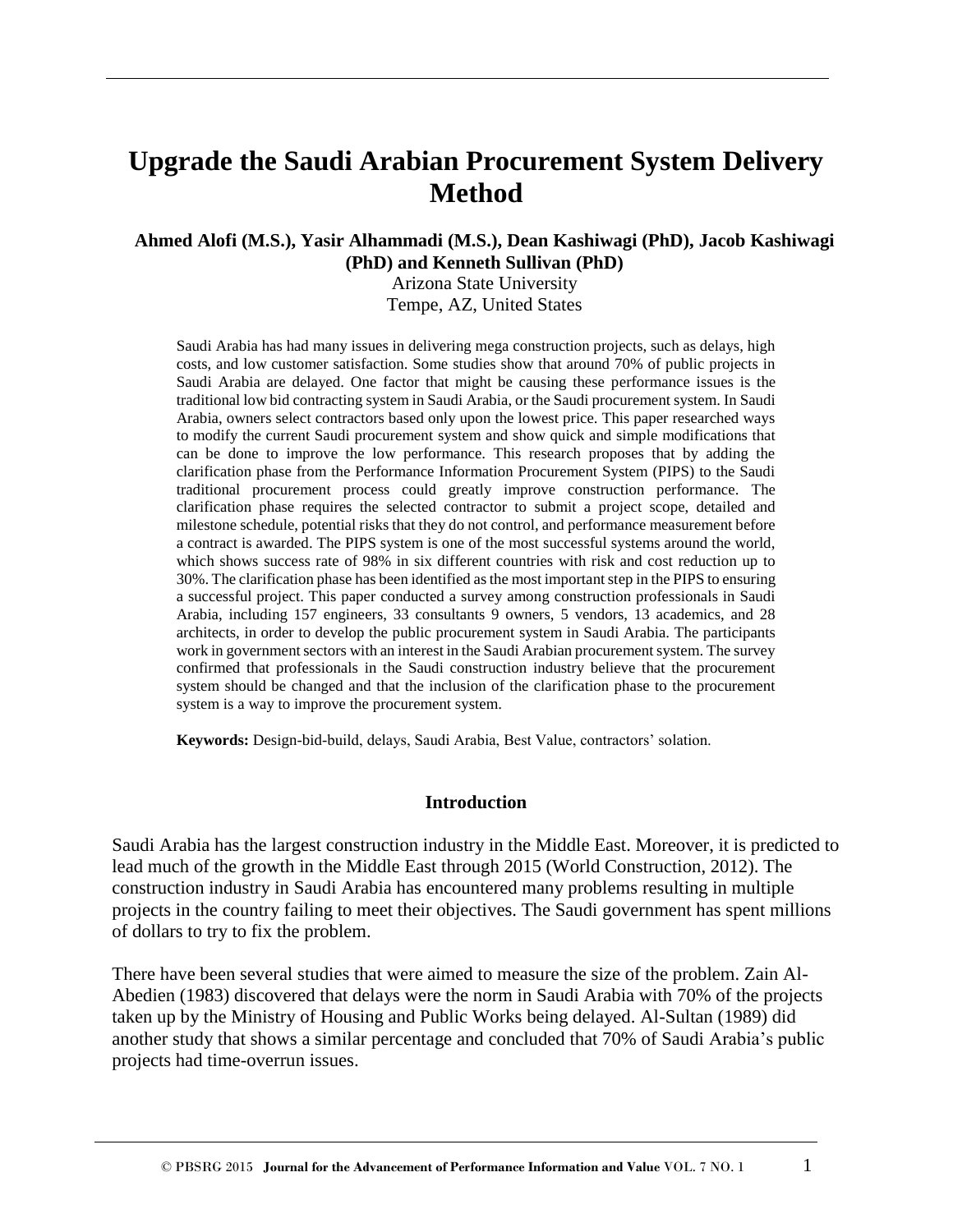On the other hand, Al-Ghafly (1995) surveyed contractors, consultants, and owners to determine the frequency and degree of construction delays. The contractors said that 37% of the projects suffered from delays while the consultants agreed that 84% of the projects under their supervision suffered from delays. In addition, he stated that the estimated time overrun versus the total original time specified for a project amounted to 39%. Assaf and Al-Hejji (2006) conducted a survey to measure the performance of several different projects in Saudi Arabia, they have found that the average percentage of delays in projects is between 10% and 30% of the original schedule.

Al Turkey (2011) conducted a survey by distributing a questionnaire to more than 300 project managers from different sectors and disciplines. The questionnaire addressed implementation issues associated with projects in Saudi Arabia, such as project structure and organization; this study concluded that 80% of the projects were subject to overrun costs, while 97% faced time issues. Another study was conducted to identify the main causes of the delay in Saudi construction industry. These studies identified 63 factors that adversely affected projects, and these factors were classified into four main criteria. The most impactful factors were those related to the client's selection process (Albogamy et al, 2012).

#### **Problem**

One of the major causes, which affects the Saudi public construction performance, is the Saudi procurement system delivery method. Studies have shown that there is a correlation between low performance and using the low bid method **(**Assaf and Al-Hejji, 2006; Kashiwagi, 2013). According to Albogamy (2012) the major risk that affects project performance is the use of the low bid delivery system in the Saudi government procurement.

Previous research has found that the Performance Information Procurement System (PIPS) is one of the most successful procurement systems around the world in terms of its ability to deliver high performing construction projects (Kashiwagi, 2013). Since 1994, Dr. Dean Kashiwagi has been testing the PIPS model, through the Performance Based Studies Research Group (PBSRG) at Arizona State University, more than 1,800 times in 32 United States and six countries, delivering \$6.4 billion in construction and non-construction services with a success rate of 98% (Kashiwagi, 2014; PBSRG, 2014).

#### **Proposal**

This research proposes that by analyzing the difference between the low performing Saudi traditional procurement model (low bid or design bid build method) with the high performing PIPS model, a potential solution can be developed that will improve construction performance in Saudi Arabia.

The main objectives of this research include the following: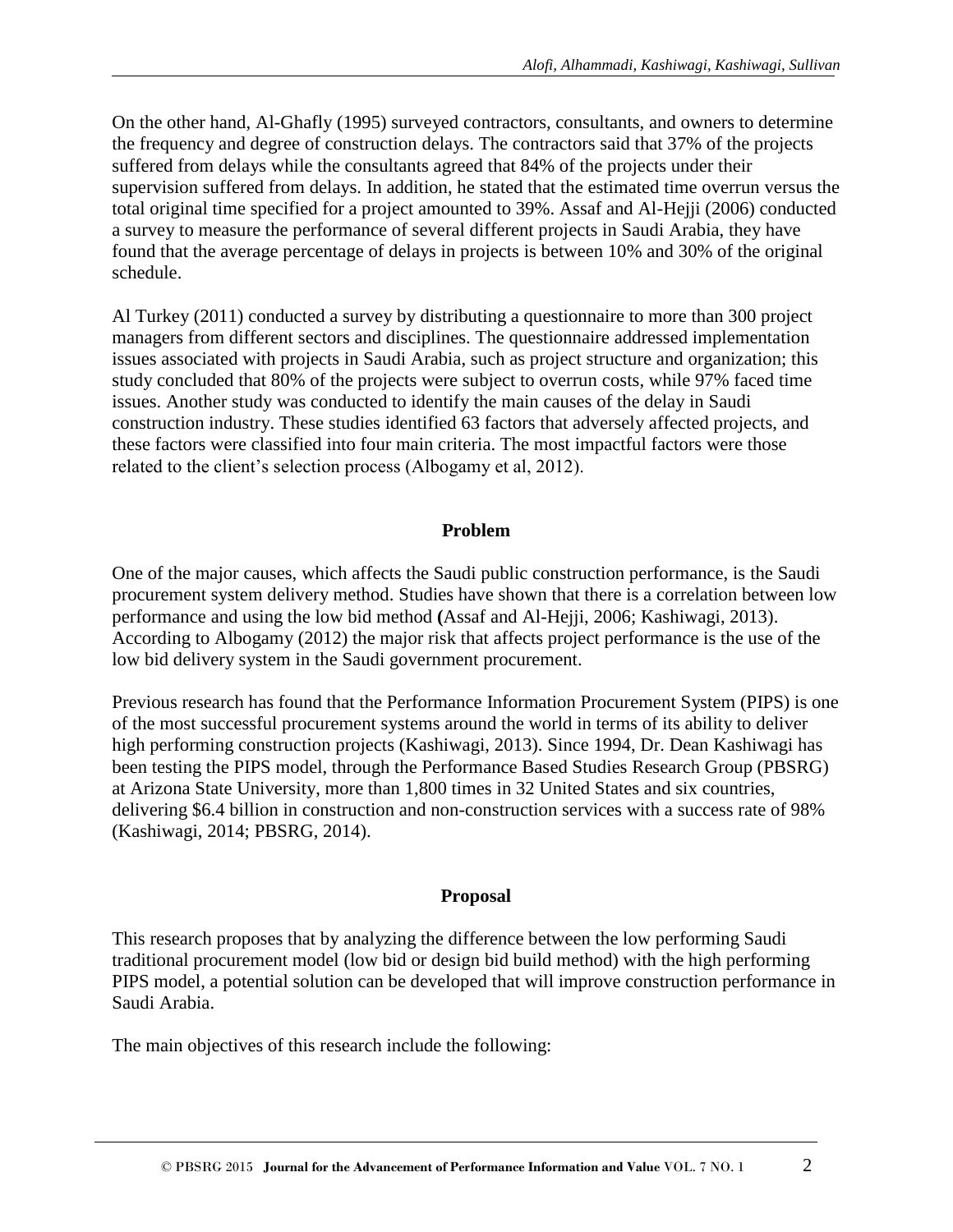- 1. To identify the main differences between the Saudi procurement system and PIPS.
- 2. To identify a potential solution that could improve the current public procurement system in Saudi Arabia.
- 3. To identify if professionals in the Saudi construction industry agree that the procurement system should be improved and if the proposed solution is viable in the Saudi construction industry.

#### **Methodology**

The following steps were performed to verify the proposal and achieve the objectives of the research:

- 1. Review the current Saudi Arabian procurement system.
- 2. Review the Performance Information Procurement System (PIPS).
- 3. Compare the two delivery methods and identify the fundamental differences.
- 4. Conduct a survey with the aim of measuring the view of construction industry participants on the current system and the proposed improvements.
- 5. Propose a solution based on the PIPS concepts and survey.

#### **The Government Procurement System in Saudi Arabia**

The Ministry of Finance in Saudi Arabia published the Government Procurement System in March of 1997, issued by Royal Decree No. M/14, which can be found on the official website. The system received minor changes in September of 2006, issued by Royal Decree No.58M. A government entity can make three different types of purchases: competitive, direct, and specific/special/unique purchases. Most construction services are purchased under the competitive category. However, some of the purchases are unique. The Saudi procurement system aims to uphold several principles such as justice and equality, separation between personal interests and the interests of the government, enhanced transparency, and maximized benefits through competition.



*Figure 1:* Different Types in the Government Procurement System in Saudi Arabia (Ministry of Finance 2006)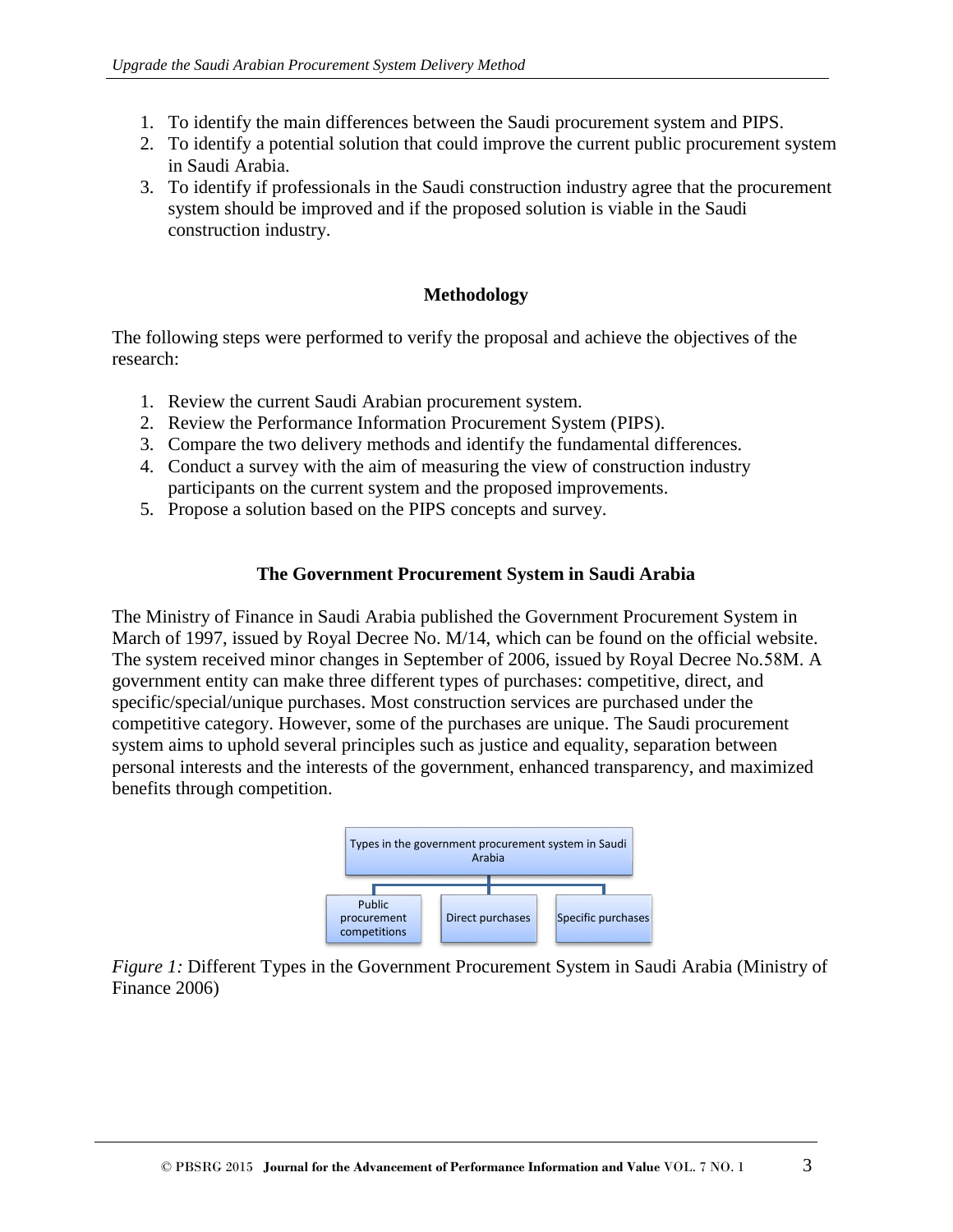# **Government Procurement under Public Procurement Competitions**

Projects under the public procurement competitions start with the proposal submission phase. This phase includes sending an announcement to all the competitors identifying the date of the pre-bid meeting, the deadline for submitting bids, and the location that the bids will be opened. At the appointed date, all of the bids will be opened at a specific location and the selection phase will begin. In this type of procurement, the main factor that determines the winning contractor is the lowest price. The three main phases of the procurement process are shown in Figure 2.



*Figure 2:* Vendors' selection phases (Ministry of Finance, 2006).

The selection phase is the most important phase in this process. In this phase members of the evaluation committee review the vendors' offers. If all of the provided offers' prices are more expensive than market price (project budget), there are two different ways to handle this situation as follows:

- 1. The members of the evaluation committee will negotiate with the vendor who has the lowest proposal to reduce his price to be close to market prices. If the vendor refuses to lower his price, they will negotiate with the vendor who has the second lowest offer.
- 2. If the government is not able to find a vendor who has a cost similar or close to the market price, then the Commission will remove one or more of the project specifications provided, so that it does not affect the project in the future.



*Figure 3:* Handling with proposals (Ministry of Finance 2006)

The final phase in the process is the proposal formulation phase. In this phase the proposals are formulated and submitted. The Ministry of Finance (2006) specifies that the only language that is acceptable to use is Arabic, but they do not mind providing another language alongside Arabic. All the documents such as contracts, time of the tasks, project specifications, drawings, and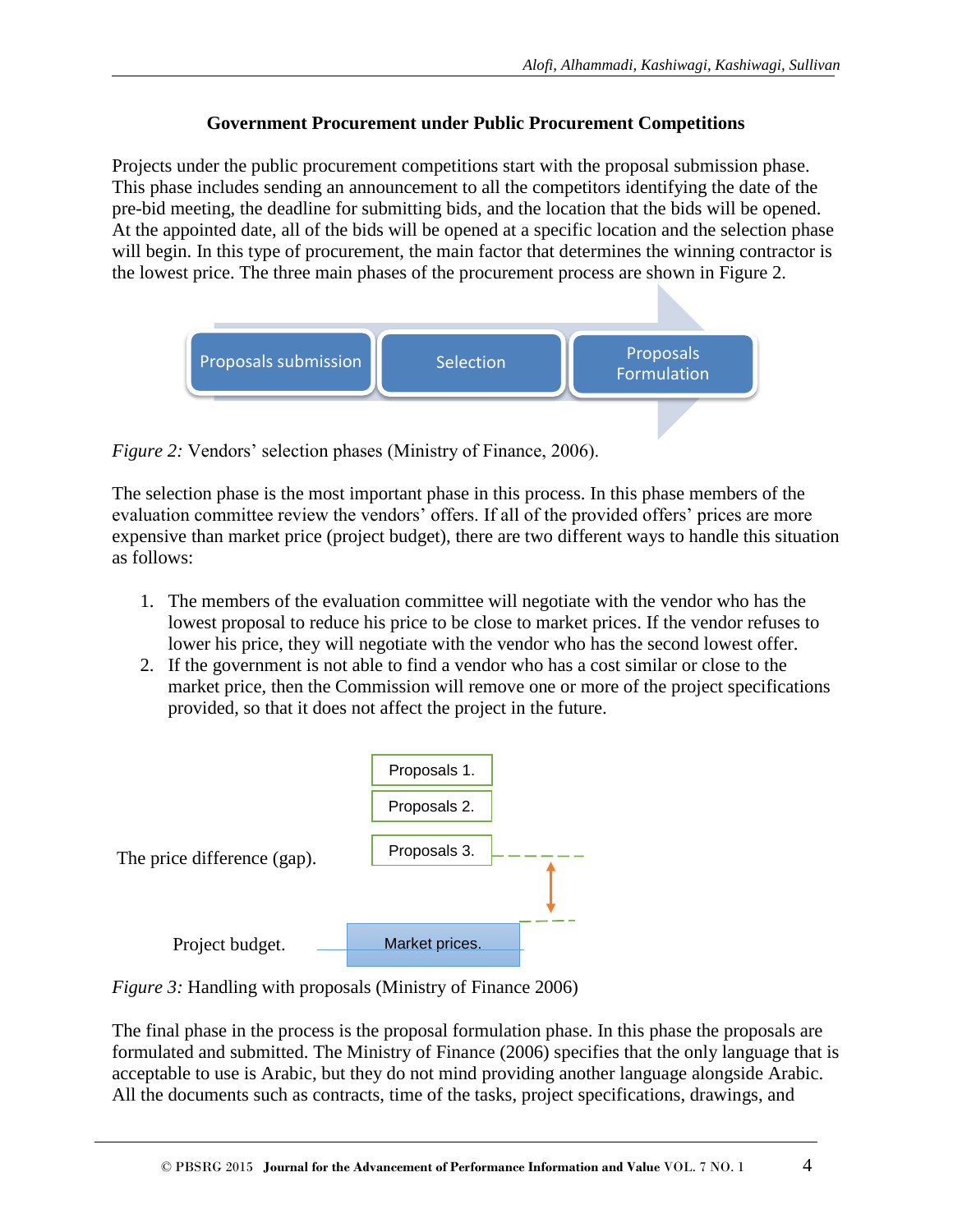correspondence need to be in Arabic. The operation and maintenance contracts must be in the period of five years (there may be an increase in the period as deemed appropriate) (Ministry of Finance, 2006).

#### **Change Difficulties in the Saudi Procurement System**

Since the Saudi procurement system was initiated in 1977, few changes have been made to the process. Alyaum newspaper (2013) interviewed Nasser Al-Hajri, who works as a member of Chamber of Commerce in the eastern region in Saudi Arabia. He identified that the current system is outdated and has not been developed over the years, focusing only on cheap prices and does not include quality. Sabq online newspaper (2015) also identified the procurement system has many gaps causing significant damage to development plans in the country. The newspaper hinted that it is due to the difficulty the country has in changing policy. One of the biggest issues in improving the Saudi procurement system is the slow changing policy in the country. Thus, any solution must fit into the current legal structure of the country.

#### **Performance Information Procurement System (PIPS)**

The PIPS model has four phases as shown in Figure 4. The phases focus on requiring the contractors to prove that they are experts who have a proven record of completing similar projects and know how to ensure the completion of the project being bid on (Kashiwagi, 2014). It seeks to do this with reducing transactions between the owner and the contractor. Its objective is to reduce the effort of all parties involved and utilizing the expertise of contractors to reduce project risk and improve performance. The process consists of the following four major phases:

- 1. Pre-qualification
- 2. Selection
- 3. Clarification
- 4. Execution

During the prequalification phase, the client and vendors receive education and training on the Best Value Approach and how to use performance information to increase the competition. Additionally, the client may have stipulations they set before the RFP is released to include ensuring vendors meet the legal and financial requirements to run the project. During the selection phase, vendors compete based on their level of expertise. This is determined by their past performance metrics, ability to identify risk, and capability of their key personnel. The vendor that is highest ranked moves into the clarification phase. In the clarification phase, the vendor is required to explain how they will accomplish work efficiently and with high customer satisfaction. They are required to identify performance metrics that they will track throughout the contract. Vendors do this by creating a plan that includes their scope, detailed and milestone schedules, budget, risk management plan (RMP), and performance metrics. Vendors then set up a meeting to clarify the project to the owner for approval. Upon approval of the project, the last phase vendors move through is the execution phase. In this phase, vendors will receive projects as work is required. Each vendor's project progress is tracked using a Weekly Risk Report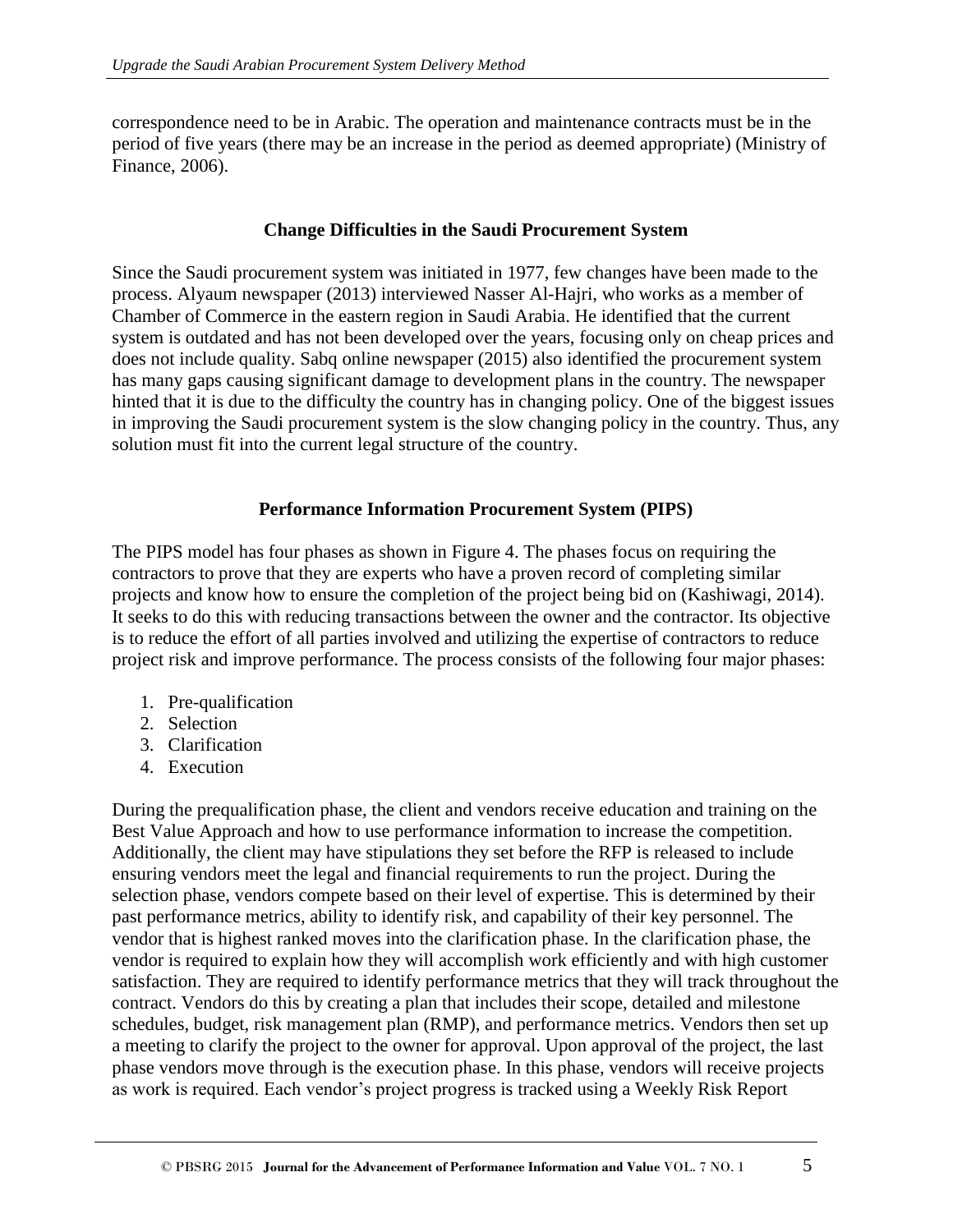(WRR), which is an excel spreadsheet that measures cost and schedule deviations. The WRR is filled out by the vendor and is and turned in each week to the client. The WRR is submitted to the client throughout the execution of the project, and becomes performance documentation of the project after completion.



*Figure 4:* Four Phases of PIPS

Previous studies have found that the most important phase for ensuring a successful project is the clarification phase (Kashiwagi, et al., 2004a; Rivera, 2013; Kashiwagi, 2014) for the following reasons:

- 1. It requires a contractor to pre-plan the entire project and minimize all concerns of the client before a contract is signed. Contractors cannot fulfill this requirement unless they are experts at what they do. One of the most important factors to ensuring a successful project is the expertise of the contractor performing the work.
- 2. This ensures that the contractor selected in Phase 1 is an expert and knows how to complete the project.

# **A Comparison of the Performance Information Procurement System (PIPS) and the Procurement System in Saudi Arabia**

Table 1 explains the comparison between the Saudi procurement system and PIPS delivery method. The main difference between PIPS and the current Saudi procurement system is as follows:

- 1. PIPS selects based on expertise and proven performance.
- 2. PIPS requires the contractor to clarify and determine the contract and requirements of the project.
- 3. PIPS utilizes the expertise of the contractor.
- 4. PIPS does not award a contract until the contractor has proven that they are an expert through showing verifiable performance metrics, creating a project plan, identifying project risks, and minimizing the owner concerns.
- 5. The Saudi procurement system requires the owner to manage, direct, and control the project.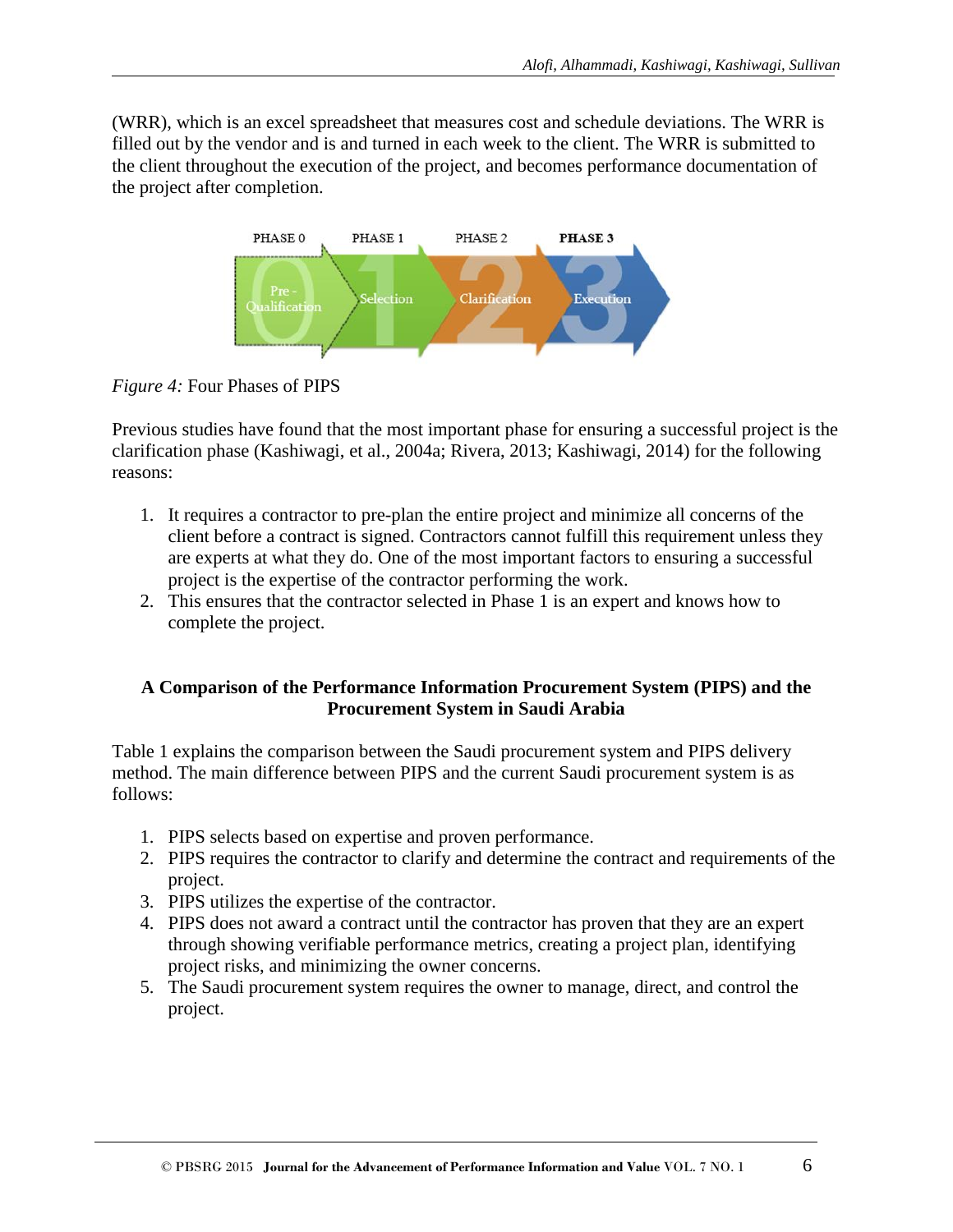$T<sub>ab1a</sub>$  1

| rabie i                                                     |                                                                                                                                                                                                                                                                                                 |                                                                                                                                                                                                                                                                                                                                                                                          |  |
|-------------------------------------------------------------|-------------------------------------------------------------------------------------------------------------------------------------------------------------------------------------------------------------------------------------------------------------------------------------------------|------------------------------------------------------------------------------------------------------------------------------------------------------------------------------------------------------------------------------------------------------------------------------------------------------------------------------------------------------------------------------------------|--|
| A comparison of PIPS and procurement system in Saudi Arabia |                                                                                                                                                                                                                                                                                                 |                                                                                                                                                                                                                                                                                                                                                                                          |  |
| <b>Phases</b>                                               | <b>PIPS</b> procurement system                                                                                                                                                                                                                                                                  | Saudi Arabian procurement system                                                                                                                                                                                                                                                                                                                                                         |  |
| Pre-Qualification and<br>Proposals<br>submission            | Education and training.<br>Using matrices.<br>May include finical info and<br>insurance.                                                                                                                                                                                                        | There is an education for contractors<br>$\bullet$<br>among the finance ministry.<br>Bidding must be by the same time and<br>$\bullet$<br>place with all the required documents, such<br>as total price, 1-2% of primary financial<br>guarantee.<br>The owner may exclude contractors, if the<br>$\bullet$<br>project size is larger than their financial<br>and technical capabilities. |  |
| Selection                                                   | Vendors selected for their expertise,<br>$\bullet$<br>how they can control risks with<br>value added, cost of the project and<br>interview (five criteria).<br>Zone prices are only more or less<br>than the project budget, around<br>10%.<br>Do not select based only on the<br>lowest price. | The minimum number of vendors is two.<br>$\bullet$<br>Selection based on the lowest price, and<br>$\bullet$<br>the price should be in the market prices.<br>In some cases, removing some elements<br>$\bullet$<br>from the project.<br>The contractor's proposals should be in the<br>$\bullet$<br>market prices or less up to 35%.<br>Prices are negotiable.                            |  |
| Clarification                                               | Scope.<br>$\bullet$<br>Project schedule.<br>Identify risks that are with and<br>without control.<br>Performance measurement.<br>Milestone schedule.<br>WRR that includes RMP.<br>$\bullet$                                                                                                      | Negotiations with the selected contractor<br>on price and scope.<br>Determination of rewards and penalties in<br>the contract.                                                                                                                                                                                                                                                           |  |
| Execution and                                               | WRR (weekly risk report).<br>$\bullet$                                                                                                                                                                                                                                                          | There is an inspection of the contractor's<br>$\bullet$                                                                                                                                                                                                                                                                                                                                  |  |
| Implementation                                              | DR (directors report).<br>$\bullet$                                                                                                                                                                                                                                                             | performance by the consultant.                                                                                                                                                                                                                                                                                                                                                           |  |
| <b>Risk handling</b>                                        | WRR (weekly risk report).<br>$\bullet$<br>Using experts to identify risks.                                                                                                                                                                                                                      | Punishments system.                                                                                                                                                                                                                                                                                                                                                                      |  |

Based upon the differences in PIPS and the current Saudi procurement system, the most viable and impactful changes that could occur would be to add the clarification phase in the PIPS process to the Saudi procurement system. This is because no changes would be required legally to implement the clarification, due to the clarification phase activities being able to pass for contract negotiations. There are other portions of PIPS that could be used to improve the Saudi procurement system, however, they are more difficult to implement.

#### **Construction Professional Survey Research**

A survey was created asking two types of questions:

- 1. Current satisfaction and performance of the current Saudi procurement system.
- 2. Agreement and feasibility of the proposed improvements to the current procurement system.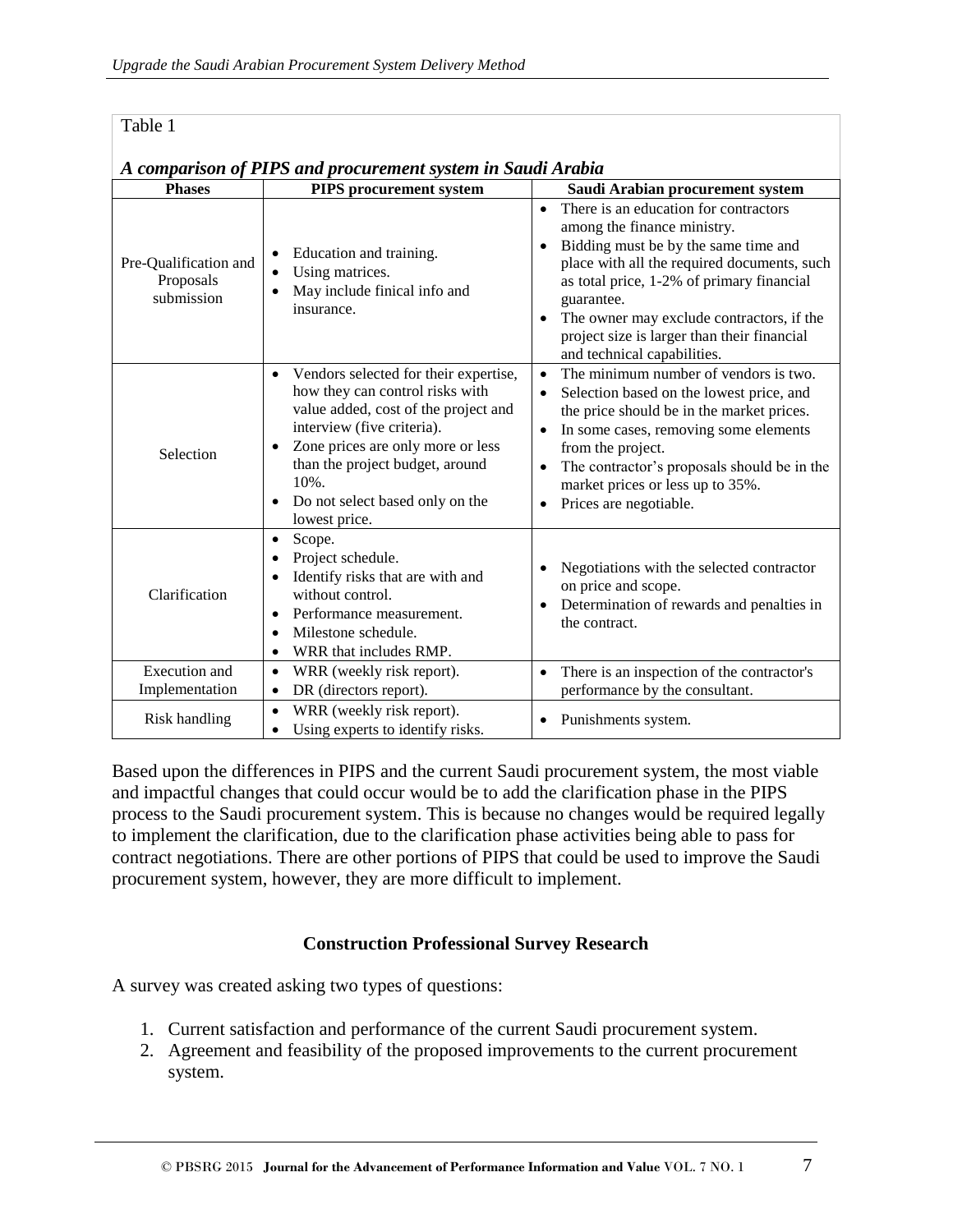The following six questions were asked:

- 1. Do you think that the traditional Saudi procurement system selects poor performing contractors?
- 2. Do you think that the selection of contractors based only on the lowest price criterion, affects project negatively?
- 3. Requiring the contractor to identify risks before signing a contract, would improve project performance.
- 4. A contractor having a plan before signing a contract will improve the performance of the project, thus minimizing losses in time and money.
- 5. Requiring a contractor that review the scope of a project and verify that it is correct, will improve project performance.
- 6. Requiring a contractor to resolve all owner concerns before signing a contract, will improve project performance.

The participants were asked to rate each questions on the following two scales:

- 1. Strongly Agree; Agree; Don't know; Disagree; Strongly Disagree.
- 2. Yes; No; I am not sure.

The surveys were then sent out through the head of the government engineering professional group to all of the participants in government sectors with an interest in the Saudi procurement system. The response was 245 surveys returned out of 664 participants, this included: 157 engineers, 33 consultants 9 owners, 5 vendors, 13 academics, and 28 architects.

The experience of the respondents ranged between less than 3 years of experience and more than 16 years (124 participants had less than three years, 128 participants had between 4 to 15 years, and 34 participants had more than 16 years). All participants have practical experience in the most common types of construction such as residential buildings, commercial building, healthcare construction, industrial construction and heavy civil construction.

The results of the survey identified the following:

- 1. 81% of participants in the survey believe that the traditional Saudi procurement system selects poor performing contractors.
- 2. 95.97% of participants think that the selection of contractors based only on the lowest price criterion affects projects negatively.
- 3. 89% of participants either strongly agreed or agreed that if a contractor were required to identify risks before a contract was signed would improve project performance.
- 4. In addition, 96% of participants strongly agreed or agreed that requiring a contractor to submit a plan before a contract is signed, will improve the performance of the project, thus minimizing losses in time and money. Only 1% disagreed with this and the rest were unsure (3%).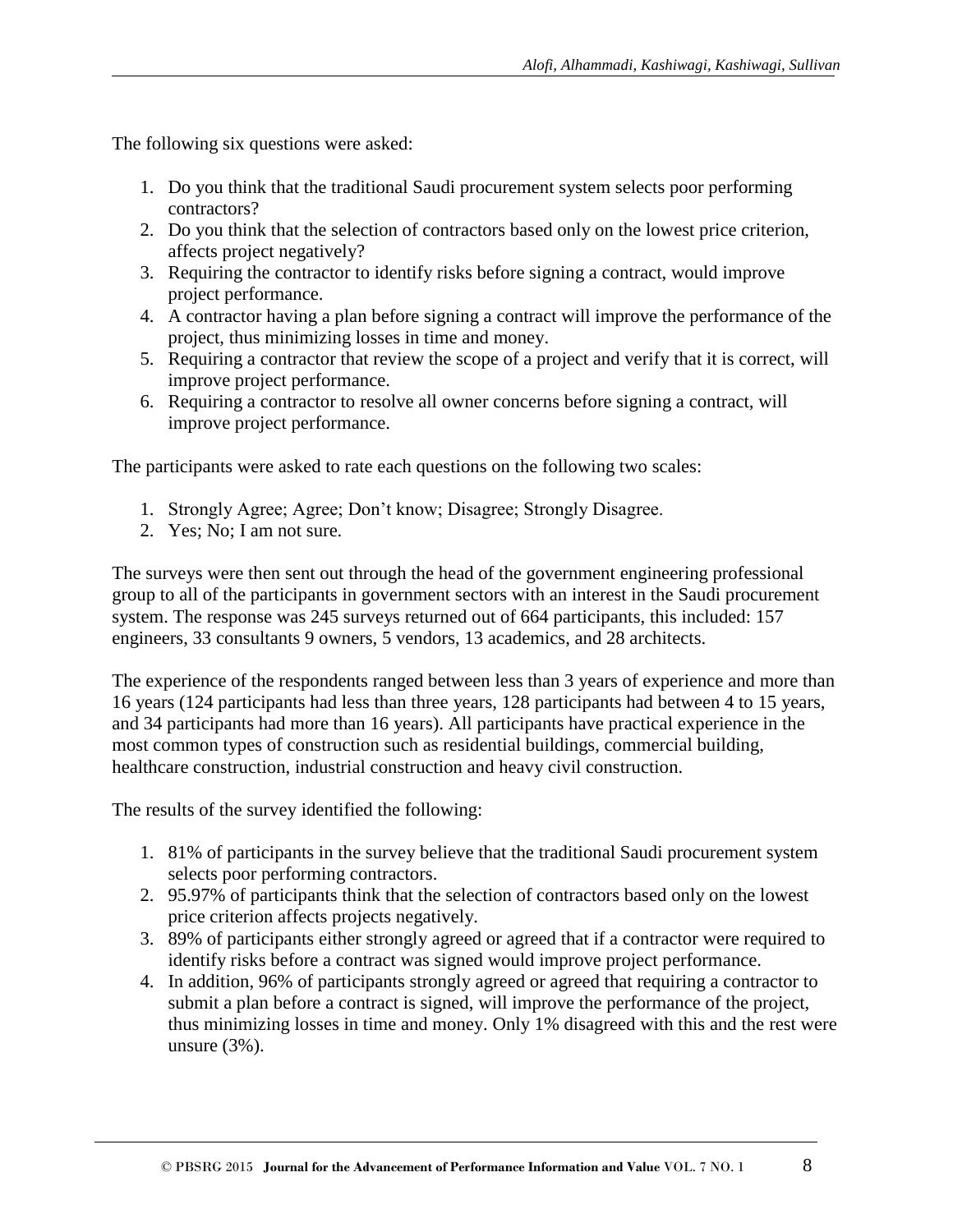- 5. 95% of participants strongly agreed or agreed that if a contractor was required to review the scope of a project and verify that it is correct, this would improve the performance of their projects.
- 6. 82% of participants strongly agreed or agreed that requiring a contractor to resolve all owner concerns before a contract is signed, would help improve the performance of their projects.

## **Upgrade the Saudi Arabian Procurement System Delivery Method**

Based on the results of the survey, which supports making some improvements into the Saudi procurement system, a new phase will be proposed to be added to the existing Saudi procurement model: the clarification phase. This phase will ensure an expert has been selected, which is one of the biggest factors in ensuring project success and high performance.

This addition would create four different phases in the Saudi procurement process: Proposal Submission, Selection, Clarification, and Contract Formulation. All vendors have to pass the four phases before the selected vendor will be able to sign the project contract.



*Figure 5*: Proposed Upgrade to the Saudi Arabian Procurement System

Table 2 explains each phase in the proposed Saudi procurement model. The following is a more detailed explanation of each of the four phases: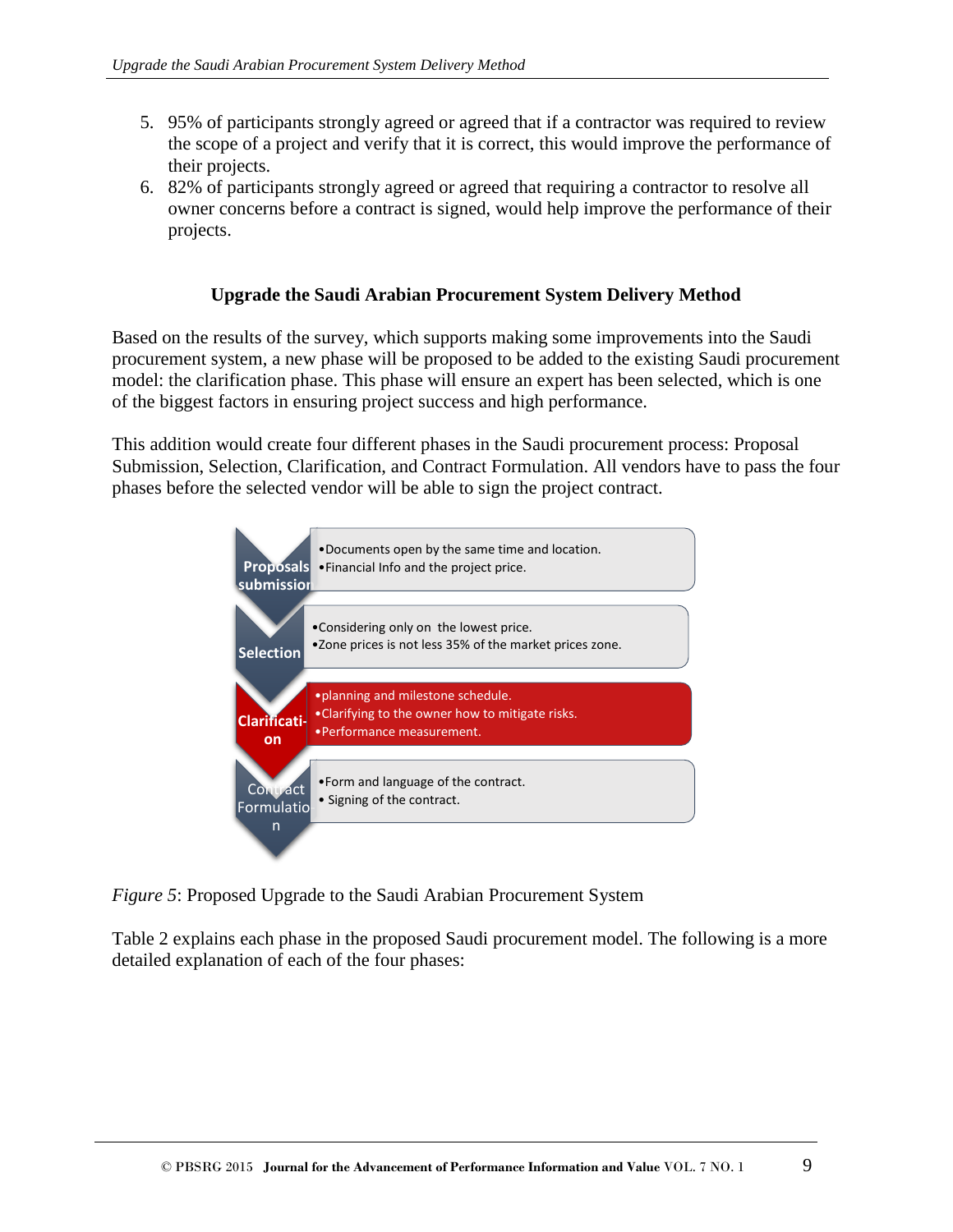| Table 2                                             |                                                                       |  |  |
|-----------------------------------------------------|-----------------------------------------------------------------------|--|--|
| <b>Upgrade the Saudi Arabian Procurement System</b> |                                                                       |  |  |
| <b>Phase</b>                                        | <b>Upgrade the Saudi Arabian procumbent system Delivery Method</b>    |  |  |
|                                                     | Proposals must be submitted at the same time and location.            |  |  |
| Proposal Submission                                 | The owner may exclude contractors, if the project size is larger than |  |  |
|                                                     | their financial and technical capabilities.                           |  |  |
|                                                     | May include financial info and the project price in one page.<br>٠    |  |  |
|                                                     | The minimum number of vendors is two.<br>٠                            |  |  |
| Selection                                           | Vendors selected based on only lowest prices.<br>٠                    |  |  |
|                                                     | Zone prices is no less 35% of the project budget in market prices     |  |  |
|                                                     | zone.                                                                 |  |  |
|                                                     | Scope.                                                                |  |  |
|                                                     | Project schedule.                                                     |  |  |
| Clarification                                       | Identify risks that are with and without control.                     |  |  |
|                                                     | Performance measurement.                                              |  |  |
|                                                     | Milestone schedule.                                                   |  |  |
| <b>Contract Formulation</b>                         | Form and language of contracts.<br>٠                                  |  |  |
|                                                     | Signing of the contract.                                              |  |  |

# **Upgrade the Saudi Arabian Procurement System Delivery Method**

The proposal submission phase is all about attached documents, which consist of:

- Financial security: primarily 1% of the total price of the project.
- Price, which is offered by the vendor.

Moreover, all documents must be submitted in the same place and time that are specified in the announcement of the project.

- 1. Selection phase: Contractors are selected based on the lowest price, as is the current situation in the Saudi government procurement system to win the project requirement. The selection phase proposed is based on the following conditions:
	- a. Two contractors is a less then acceptable number for a competitive system.
	- b. The vendor selected must be the owner of the winning contractor and have the lowest price compared to other offers.
	- c. The proposed price of the contractor must be within market prices (project budget) and must not be more expensive than market prices.
	- d. The proposed price must not be less than the market price (project budget) by 35%.
- 2. Clarification phase: The winning contractor who has the lowest price, has to pass the clarification phase, and he/she must complete the following:
	- a. Planning and milestone schedule.
	- b. Clarifying to the owner how the contractor will mitigate risks.
	- c. Create performance measurements.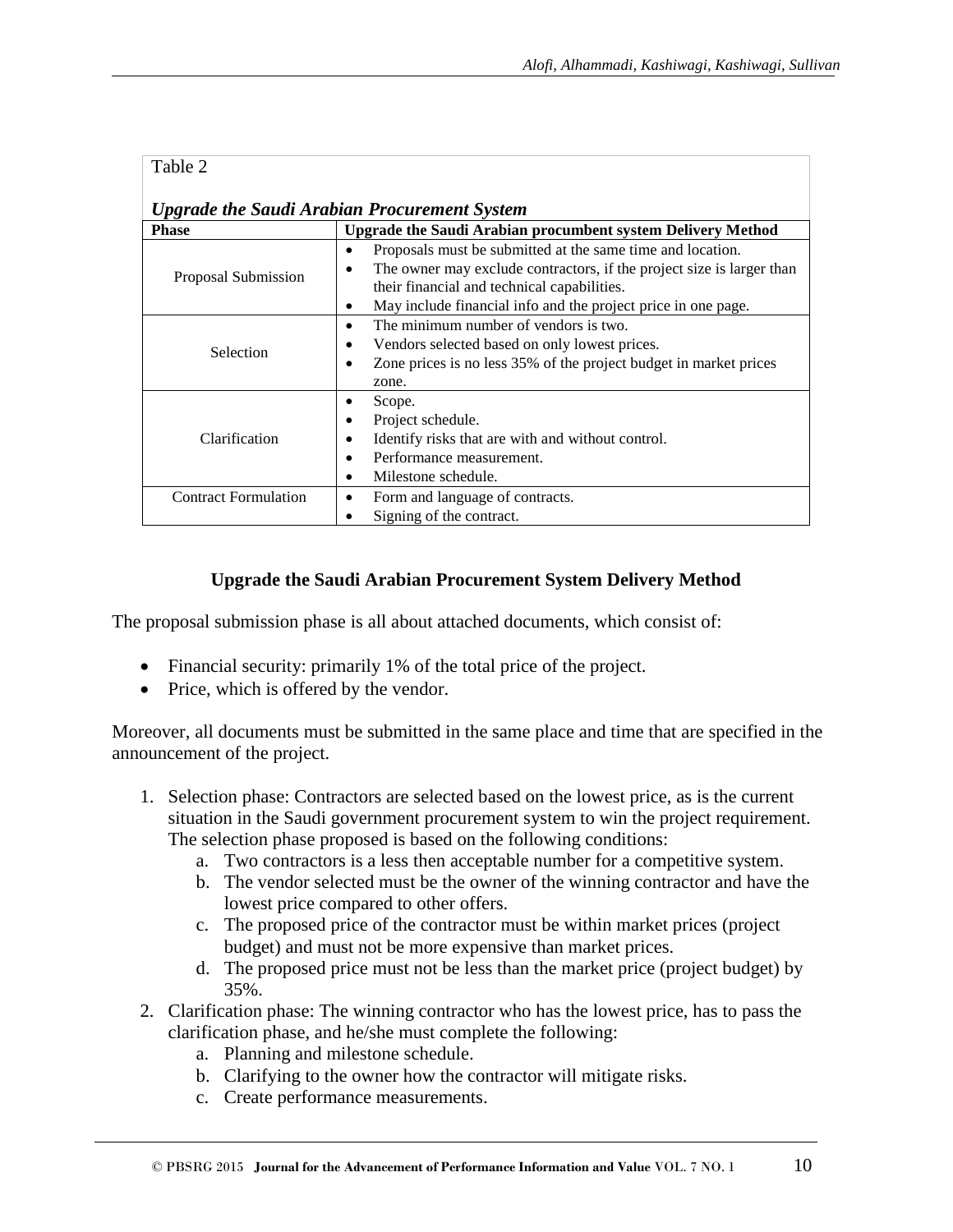3. Contract Formulation: After the contractor/vendor has completed all phases successfully, he has to formulate contracts to be able to sign them with the owner. In this step, the contract is documented in the Arabic language and the winner can attach the contract in a secondary language, as well. The second step is for all parties (the contractor and the owner) to sign the contract.

## **Conclusion & Recommendations**

Saudi Arabia has struggled to deliver high performing construction services over the last 20 years. The current Saudi construction procurement system has been identified as one of the causes of this low performance. To find a solution to improve the procurement system the Performance Information Procurement System (PIPS) was analyzed, due to its documented high construction performance.

The analysis identified that the following are the main difference between the current Saudi procurement system and PIPS:

- 1. PIPS selects based on expertise and proven performance.
- 2. PIPS requires the contractor to clarify and determine the contract and requirements of the project.
- 3. PIPS does not award a contract until the contractor has proven that they are an expert by showing verifiable performance metrics, creating a project plan, identifying project risks, and minimizing the owner concerns.
- 4. PIPS utilizes the expertise of the contractor.

Out of the four main differences, it was identified that the most viable and impactful difference, would be the implementation of the clarification phase, or in other words, requiring the contractor to clarify the project and create a plan before an award is made. This would take no legal changes and could be implemented during the usual negotiations phase.

To verify if this would be viable a survey was conducted to identify if construction professionals in Saudi Arabia agreed that these changes would be an improvement and if they felt the current procurement process needed to be improved and was causing low performance on projects. The survey was distributed from the head of the government engineering group, which 245 professionals participated in the survey with the following responses:

- 1. 96% of participants think that the selection of contractors based only on the lowest price criterion, affects project performance negatively.
- 2. 89% percent of participants believe that if a contractor were required to identify risks before a contract was signed would improve project performance.
- 3. 96% of participants believe that requiring a contractor to submit a plan before a contract is signed will improve the performance of the project.
- 4. 95% of participants believe that if a contractor were required to review the scope of a project and verify it was correct would also improve the performance of a project.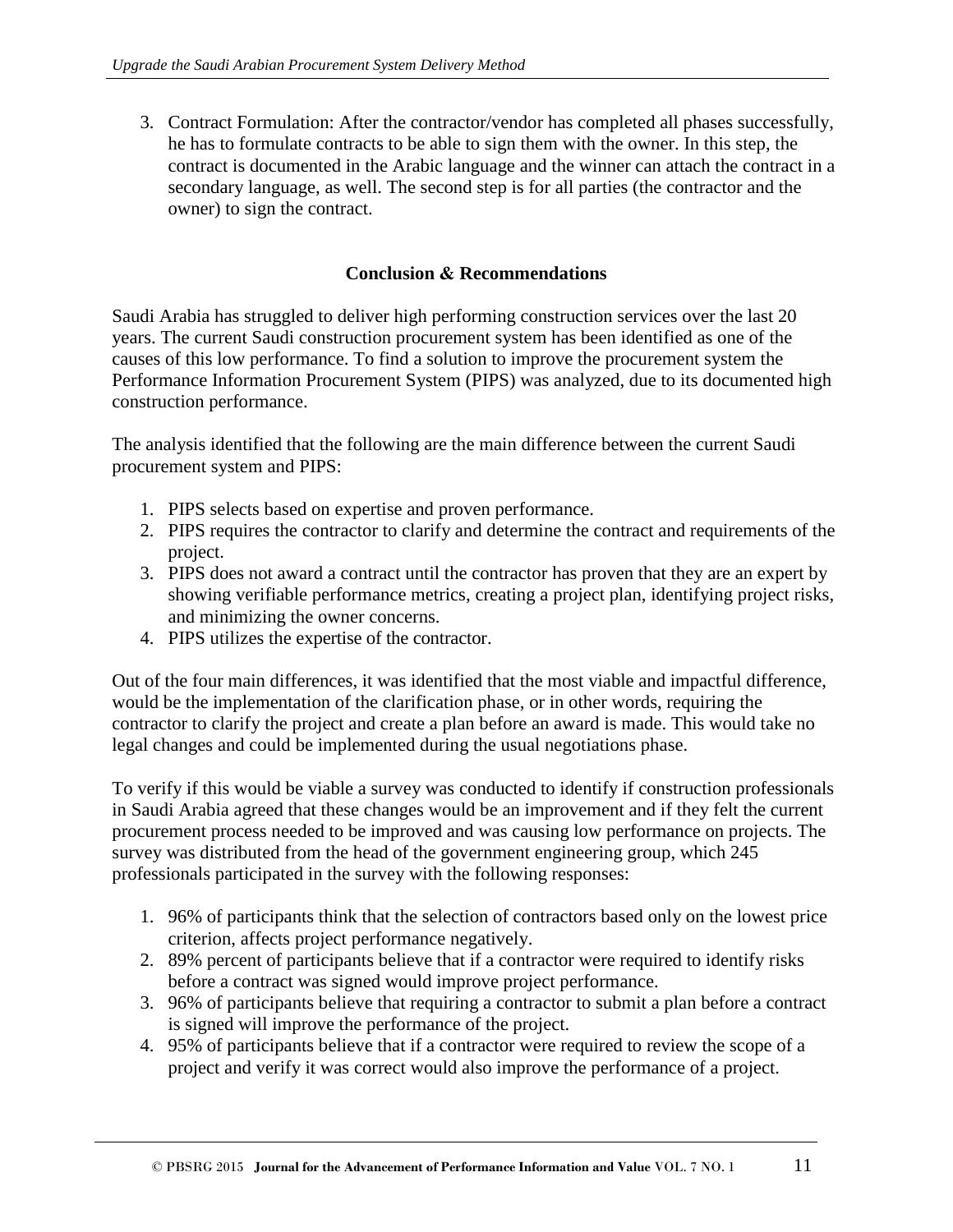5. 82% of participants believe that to require a contractor to resolve all owner concerns before a contract is signed would help improve the performance of a project.

Based upon the analysis of PIPS and the survey that was conducted with Saudi construction professionals, this research identifies that implementing the PIPS clarification phase in the current Saudi procurement system, could improve construction performance on projects.

# **References**

Altolany, S. (2013, October 27). Contractors are demanding the development of government procurement and contracting systems. Retrieved December 31, 2015, from <http://www.alyaum.com/article/3100418>

Assaf, S. A., & Al-Hejji, S. (2006). Causes of delay in large construction projects. International journal of project management, 24(4), 349-357.

Albogamy, A., Scott, D., & Dawood, N. (2012). Addressing Construction Delays in the Kingdom of Saudi Arabia. International Proceedings of Economics Development & Research, 45.

Al-Abidien, Z. HM (1983), About the effect of delay penalty on the construction of projects and modification proposal.

Al-Ghafly, M. A. "Delays in Construction of Public Utility Projects in Saudi Arabia, KFUPM, Dhahran, Saudi Arabia." (1995).

Al Turkey. (2011).The reality of projects in terms of organization and structure, and the reasons for success and failure In Saudi Arabia. Alwatan Newspaper. (online) accessed on 12 March 2015 available from http://www.alwatan.com.sa/Local/News\_Detail.aspx?ArticleID=49126& CategoryID=5

Kashiwagi, D.T., Chong, N., Costilla, M., McMenimen, F. and Egbu, C. (2004a) "Impact of Six Sigma on Construction Performance" Association of Researchers in Construction Management (ARCOM) 20th Annual Conference Heriot Watt University, Edinburgh, UK pp. 13-23 (September 1, 2004).

Kashiwagi, J. (2013). Dissertation. "Factors of Success in Performance Information Procurement System / Performance Information Risk Management System." Delft University, Netherlands.

Kashiwagi, D. (2015). Information Measurement Theory with the "Kashiwagi Story'' Mesa, Arizona: Kashiwagi Solution Model (KSM).

Kashiwagi, D. (2015). Best Value Approach. Mesa, Arizona: Kashiwagi Solution Model (KSM).

Performance Based Studies Research Group (2015). Unpublished raw data.